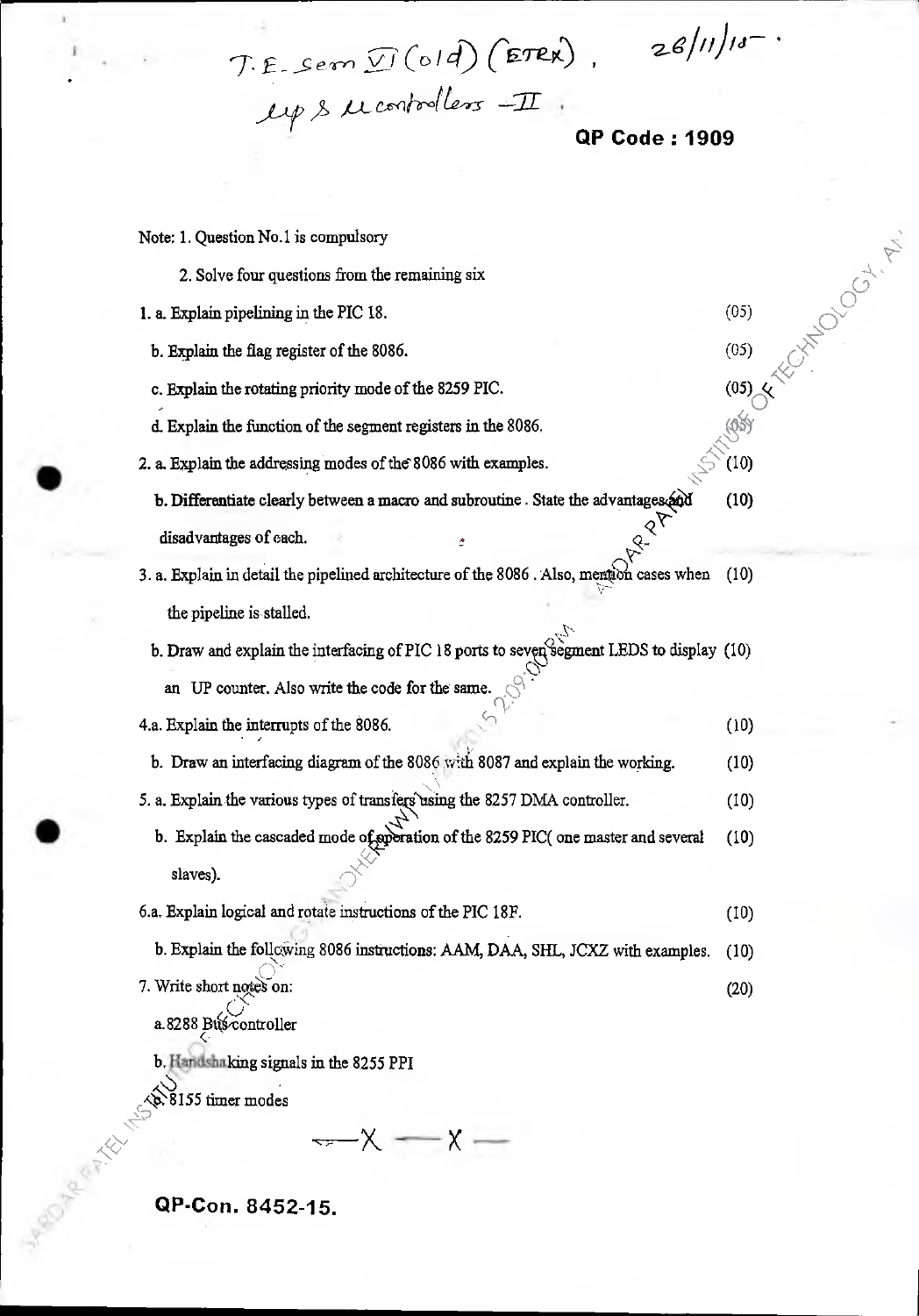Pt& 2ei*,C* 

**[TURN OVER** 

| $C - S - A$                                                                                  | <b>QP Code: 2098</b>  |                 |
|----------------------------------------------------------------------------------------------|-----------------------|-----------------|
| (3 hours)                                                                                    | total marks:100       |                 |
| Note: (1). Question No.1 is compulsory.                                                      |                       |                 |
| (2) Solve ANY FOUR from the remaining six questions.                                         |                       |                 |
| (3) Sketch the diagrams wherever required.                                                   |                       |                 |
|                                                                                              |                       | <b>HADOCATA</b> |
| Answer the following:<br>Ι,                                                                  | (20)                  |                 |
| Explain different multiple access techniques.<br>$\left( a\right)$                           |                       |                 |
| Explain the need for blanking and synchronizing pulses in a TV system.<br>(b)                |                       |                 |
| With the help of block diagram, explain satellite transponder.<br>$\left( 0 \right)$         |                       |                 |
| (d) Differentiate between resonant and non-resonant antennas.                                | <b>SERVITE OF REA</b> |                 |
| Explain MTI radar system with the help of block diagram. How Doppler effect is used<br>2. a) |                       |                 |
| in MTI radar.                                                                                | (10)                  |                 |
| Explain the principle of working of a PAL receiver and bring out the importance of<br>b)     |                       |                 |
| Color killer circuit.                                                                        | (10)                  |                 |
| Describe the various stages of uplink and downlink thodel of a satellite system.<br>3(a)     | (10)                  |                 |
| Draw and Explain composite video signal for 3 line periods. What do you understand           |                       |                 |
| b)                                                                                           |                       |                 |
| by "pull on whites"?                                                                         | (10)                  |                 |
| 4 a) Explain the working of Yagi-Uda anterina along with radiation pattern.                  | (10)                  |                 |
| b) In a TV system, explain the following:                                                    |                       |                 |
| (i) principle of working of a v camera                                                       |                       |                 |
| (ii) why G-Y is not transmitted in color TV transmission.                                    | (10)                  |                 |
| 5 a) Draw block diagram of CW radar and explain. Mention its advantages and                  |                       |                 |
| disadvantages. Compare it with FM-Radar.                                                     | (10)                  |                 |
| b) Compare the following: (i) LEO, MEO and GEO satellites.                                   |                       |                 |
| (ii) LCD and PLASMA                                                                          | (10)                  |                 |
|                                                                                              |                       |                 |

• TEL SEM II)  $(R - 2\nu^{\varphi}7) - ETRX$ 

**C**<sup><sup> $\propto$ </sup> QP-Con. 12015-15.</sup>

**÷4'**